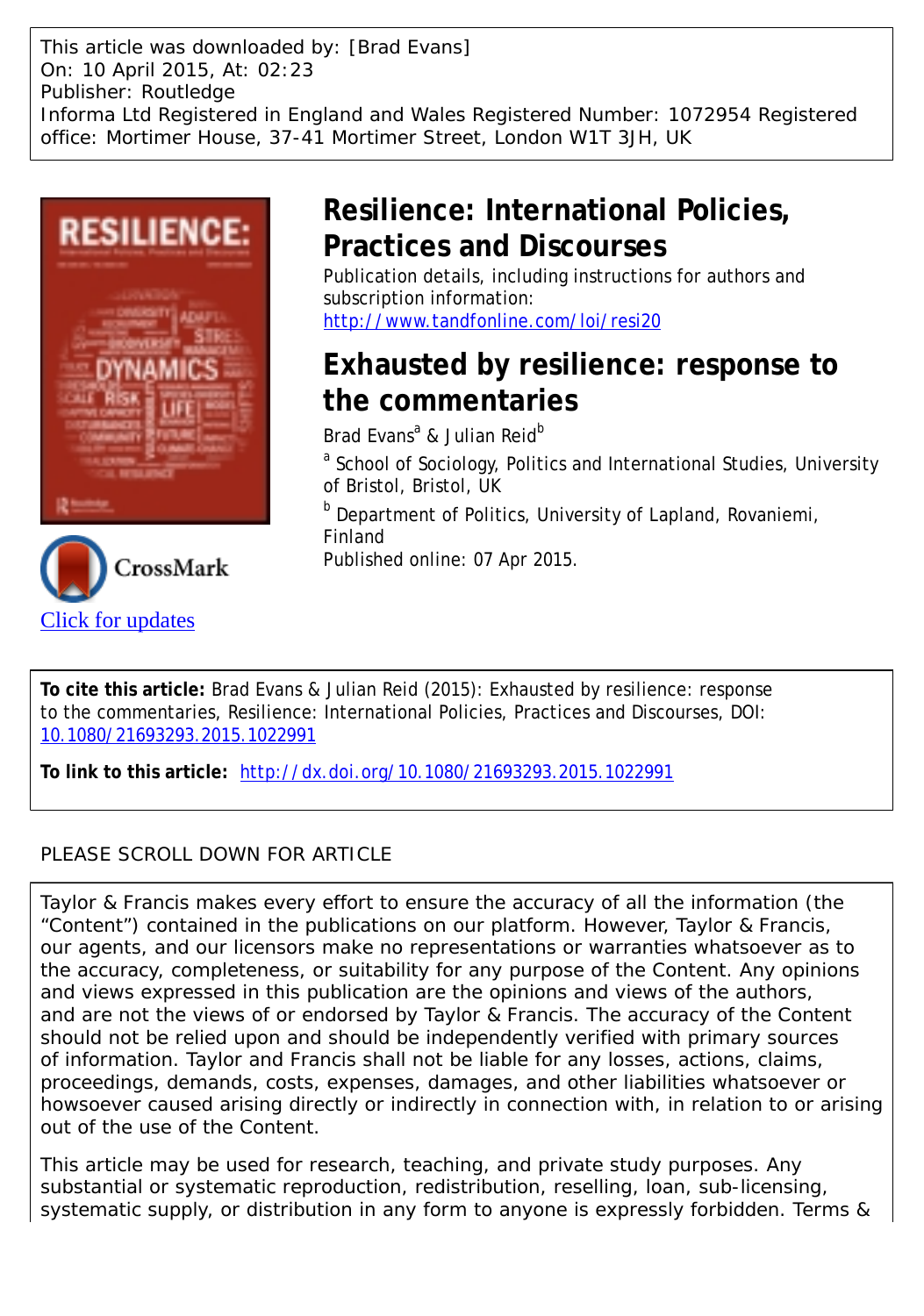Conditions of access and use can be found at [http://www.tandfonline.com/page/terms](http://www.tandfonline.com/page/terms-and-conditions)[and-conditions](http://www.tandfonline.com/page/terms-and-conditions)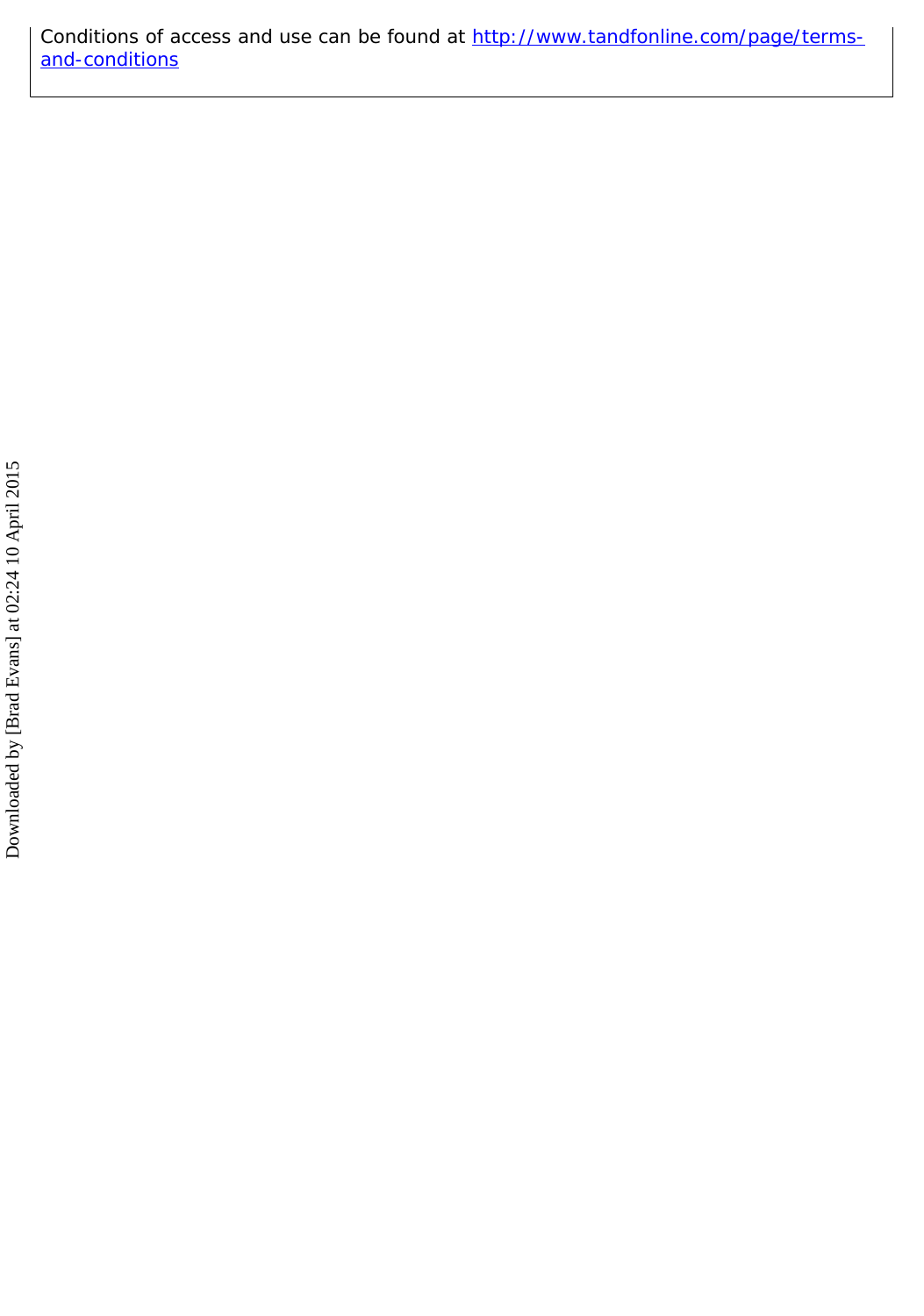### FORUM ON BRAD EVANS AND JULIAN REID'S RESILIENT LIFE: THE ART OF LIVING DANGEROUSLY

Exhausted by resilience: response to the commentaries

Brad Evans\*<sup>,1</sup> and Julian Reid<sup>2</sup>

<sup>1</sup> School of Sociology, Politics and International Studies, University of Bristol, Bristol, UK;<br><sup>2</sup> Department of Politics, University of Lapland, Povaniani, Finland  $^{2}$ Department of Politics, University of Lapland, Rovaniemi, Finland

Writing our response to the commentaries featured in this volume proved more difficult than either of us anticipated. Not that we are unappreciative and humbled by the positive reception the book has received since publication. Nor that we do not want to encourage others to engage our arguments and condemn the debasement of the political subject in whatever form it takes. It is however difficult to respond to a problematic the writers feel to be politically and intellectually exhausted. Our journey across the resilience terrain forced us to appreciate the hidden depth of its nihilism, the pernicious forms of subjugation it burdens people with, its deceitful emancipatory claims that force people to embrace their servitude as though it were their liberation, and the lack of imagination the resiliently minded possess in terms of transforming the world for the better. We too have become exhausted by its ubiquitous weight and the chains it places around all our necks.

Thankfully, the positive reviews we have received by the contributors in this volume and elsewhere have made our task easier. Not only do they each affirm to us the importance of our critique of the resilience doctrine. As each of these contributions share our suspicions of the doctrine as a new form of political nihilism that forces us to accept the inevitability of the liberal politics of catastrophe, we are encouraged that prominent academics from the fields of development, anthropology, political theory, sociology, architecture and criminology appreciate the political and philosophical stakes of our critique. Indeed, it comes as no surprise to us that the only field where a review of the text is absent remains International Relations. This is of little consequence, in all seriousness, for the discipline remains isolated, policed by dogmatic 'theorists', beset by the reductionism of its sovereign gaze, entrapped in a worldview long since abandoned by those in power or those who appreciate there is a critical world beyond the times of Arendt and Heidegger.

However, instead of labouring on the inadequacies of a discipline for allowing us to interrogate power and violence in the contemporary period, we would like to talk to some of the main themes identified here and raised elsewhere by addressing why we believed that such a devastating critique was necessary; what this means for the question of biopolitics as understood to be the governance of planetary life complete; and where this might lead us in terms of moving beyond modes of liberal subjectivity that have exhausted their emancipatory potential. What the doctrine of resilience ultimately points to are endemic terrains of inevitable catastrophe and destruction that are leading us to political ruin.

Corresponding author \*Email: [be12174@bristol.ac.uk](mailto:be12174@bristol.ac.uk)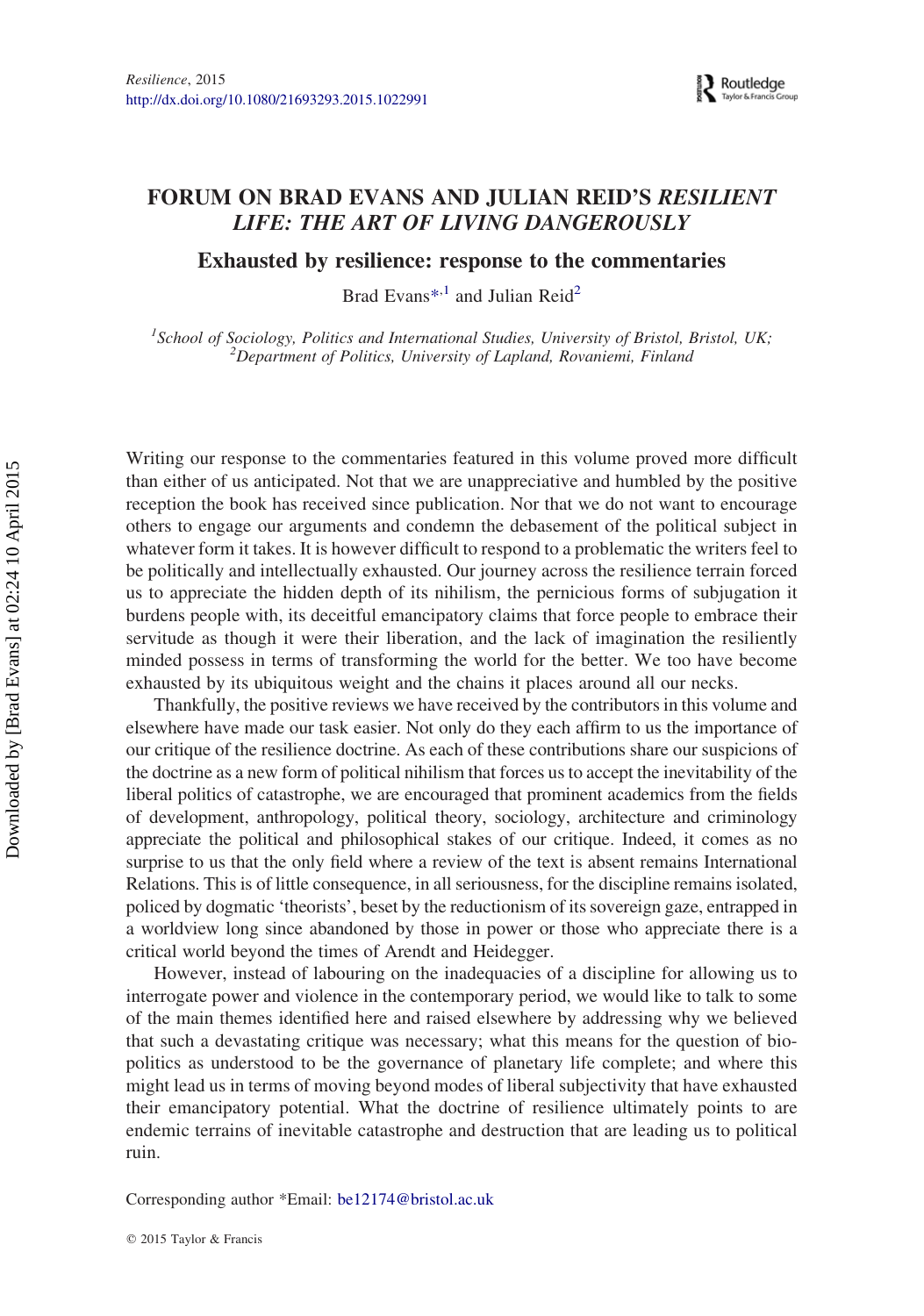Let us take a step back for a moment and imagine a new nation is born out of the ashes of an unprecedented disaster. You are part of it. Following some initial consultation, the most established and respected political, legal and socio-economic experts form a committee tasked with devising a constitution on your behalf. They have already agreed it must be suited to the global times in which we live. Previous systems have, after all, proved ineffective at dealing with planetary forces for change. Before drafting this new framework, the committee releases what it terms a 'citizen charter' that needs to be accepted *before* any discussion about the political content or the character of the new founded nation is allowed. The principles enshrined in this charter are non-negotiable. Its assumptions are irrefutable. And so are it assumptions about the quality and meaning of lives.

This 10-point charter is subsequently presented as the most learned and attuned vision for the future, and it must be signed to prove political acumen and sense of social responsibility. It reads as follows:

- (1) Citizens must accept that our nation is brought together by a shared sense of vulnerability. This forms the basis of our community. It is endangerment, not love, familial bonds or friendship, which is constitutive of an effective system of political inclusion.
- (2) Citizens must accept that the nation will be fundamentally insecure by design. Security is a dream that belongs to a bygone age. It is unachievable. Social responsibility is better defined by an acceptance and appreciation of what makes us vulnerable.
- (3) Citizens must be educated without exception in the study of catastrophe. They must learn that all disasters are connected. That many are unavoidable. And they must also appreciate that a truly responsible and responsive citizenry is fully aware of the insecure sediment of existence.
- (4) Citizens must accept the inevitability of future catastrophe. Our survival depends upon the need to imagine, understand and respond to those catastrophes yet to materialise. This requires exposing ourselves to their possibility even before their occurrence.
- (5) Citizens must acceptthat we (the human species) have become fully responsible for all the planet's ills. We have brought untold devastation. We are the authors of our own potential extinction. Everything that now occurs must be explained in terms of the collective burden we have all inherited.
- (6) Citizens must accept that anxiety and trauma are learning processes of our nation. Everybody must be willing to acknowledge and openly discuss his or her individual vulnerabilities and inherent flaws. Exposure is the best policy. The bonds of our nation will be stronger as a result.
- (7) Citizens must accept that taking care of oneself is the ultimate response. It is not sufficient to rely upon the government. That has been the source of our idleness and bred the most pernicious forms of complacency. The responsible citizen is a responsive citizen, one who must be trained in times of systemic crises to act on his or her own volition.
- (8) Citizens must accept that resistance is solely conterminous with the ability to thrive in times of catastrophe. We are continually and everywhere under siege. From terror to weather and everything in-between, endangerment is ubiquitous and woven into the fabric of all our complex systems.
- (9) Citizens must accept that the political has been settled. There is no beyond to our current predicament. The end of history is the normalisation of catastrophe. Such a condition is inescapable.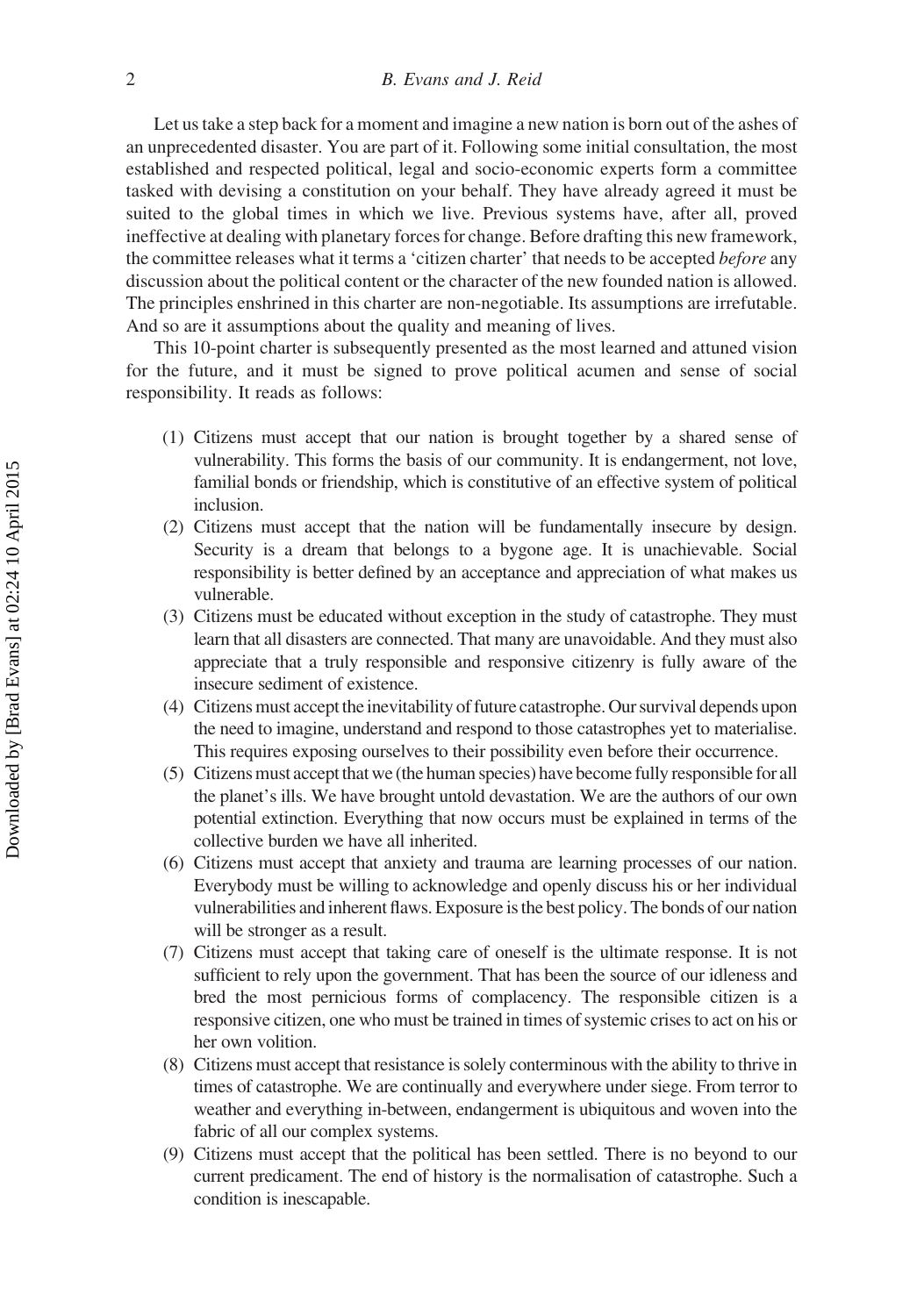(10) Citizens must accept that this charter is the only credible vision for social belonging and citizenship. Age-old ideas of social attachment and safety are resigned to the historic record. The enlightened accepts the need to partake in a world that is already fated.

Remarkably, by any conceivable democratic measure, this world does not need to be imagined. Nor is the question whether you would sign such a charter that is so fundamentally at odds with the social contracts that have been foundational to most Western societies. It has already been drafted, signed on your behalf and endorsed as a new political creed for contemporary liberal societies.

Outlined earlier are the key elements of the doctrine of resilience that we argued has become the new social morphology for our societies that are defined by inescapable crises of catastrophe. Although evidencing early traces in the fields of ecology, sustainable development and child welfare and support, the resilience doctrine we showed has extended into global and local forms of political reasoning in ways that are radically changing the logic of governance and political rule.

Indeed, it is all about producing new modes of subjectivity attuned to the age of catastrophe. We are all asked to think in terms of resilience. None of us can be exempt from the benevolence of its claims or the scope of its reasoning. Nor can we detach ourselves from the profound influence it is having on modes of political authentication and disqualification so central to regimes of power. Even beginning to question the logic of those who abide by the resilience doctrine now implies that a person is no longer part of the 'reasoned majority'. We would do well then to remind ourselves here of Deleuze's intervention: those who speak for the majority are always, from the perspective of power, a minority that deploys universal language to suffocate the numerical majorities who continue to find reasons to believe in this world.

Speaking in the most universal and empowering of humanistic tones, resiliently minded protagonists are nevertheless, we argued, rewriting the rules of the political game by appealing to the universal survivor in all of us. And by wrapping themselves in a scientific mantra that appeals to the 'common sense' of our shared perception of endangerment, what we used to call positivism has been displaced by the appropriation of once critically supposed ontologies of vulnerability to leave us dangerously exposed and accepting of our insecure predicament.

For us, the political and philosophical stakes could not have been more pronounced. Beneath the veneer of concern with security from death, violence and everyday dangers, we argued lurks a deeply nihilistic way of thinking about the very nature of what it is to live. Resilience has created an image of a world in which the very phenomena of violence and insecurity are assumed as natural and incontestable. All things are insecure by design. In a sense, then, resilience, in conceiving the world as such, does immense violence to our very sensibilities concerning the possibility of ever achieving meaningful peace and security.

The real tragedy for us is the way the doctrine forces us to become active participants in our own de-politicisation. Resilience encourages us to learn from the violence of catastrophic events so that we can become more responsive to further catastrophes on the horizon. It promotes adaptability so that life may go on living despite experiencing certain destruction. Indeed it even demands a certain *exposure* to the threat before its occurrence so that we can be better prepared. Resilience as such appears to be a form of immunisation. We internalise the catastrophic to the creation of new epistemic communities that are more aware of their vulnerabilities. What is more, setting aside any utopian vision of a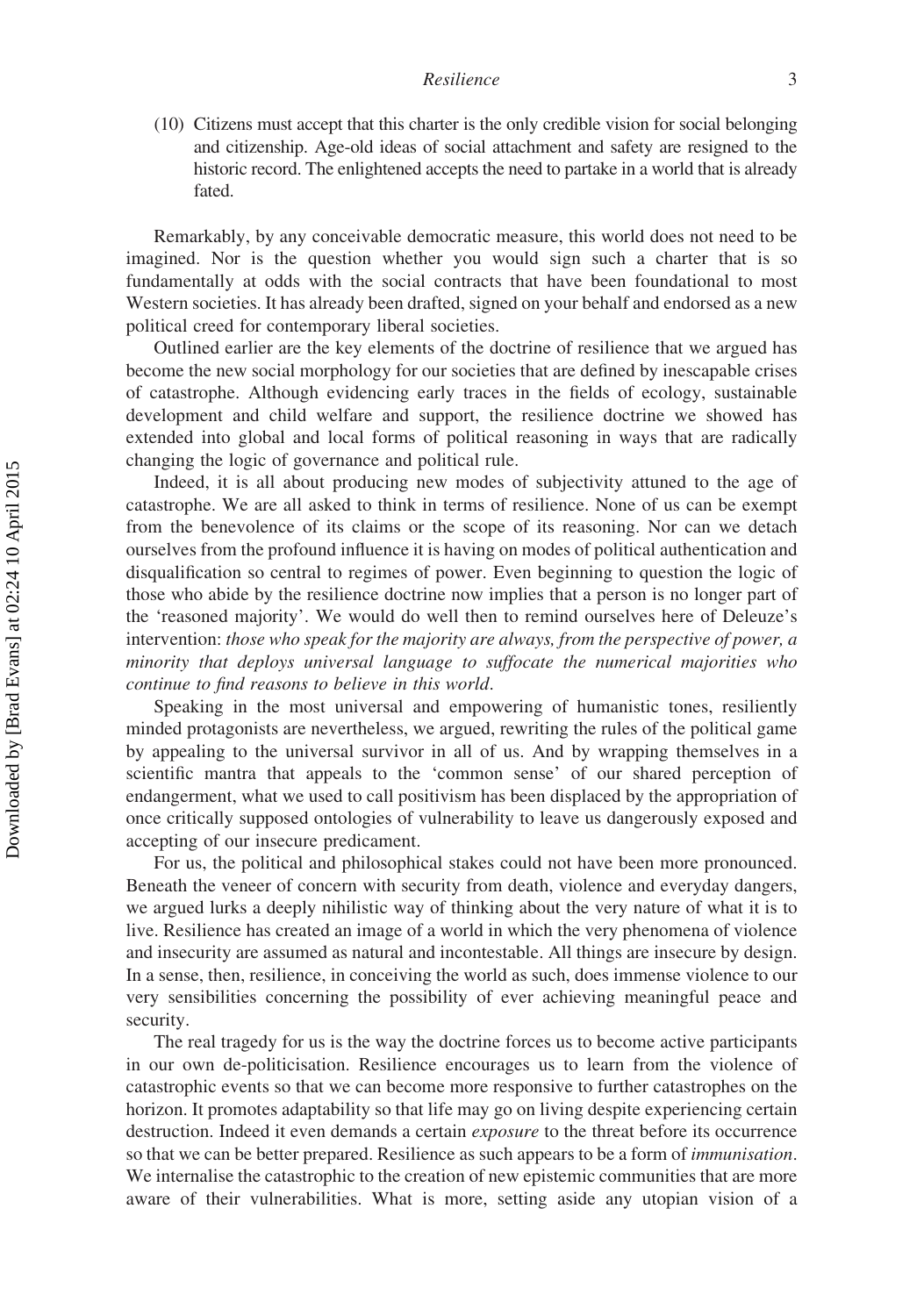promissory world that may be conceived otherwise, resilience looks to the future as an endemic terrain of catastrophe that is already populated by the ruins of the present.

We argued that there was a distinct lethal principle at work here, which is profoundly different to that of sovereignty. While the lethality of sovereignty is invested in the ability to annihilate the other, resilience exposes the self to a dose of lethality to stave off something altogether more terminal. In this regard, it proves to be a form of selfannihilation insomuch as lethality is internalised to be a resource for knowledge and understanding that may be drawn upon. What does not kill you only makes you stronger, providing of course you are trained in the art of survival.

Our thesis has been that resilience now authenticates who we are as people. Adaptability in the face of crisis emphasises our resourcefulness, our abilities to thrive in times of risk and our life-affirming qualities that refuse to surrender to all forms of endangerment. Such reasoning we maintained is fully compatible with neoliberalism and its promotion of risk, along with its private commitment to the care for the self. It is precisely through the promotion of ontologies of vulnerability instead of ontologies of oppression that we learn to accept that things are simply crises ridden and ultimately catastrophically fated. In short, while globalisation comes to us in many forms, the forces that bring about change are quite literally out of our hands.

This inevitably brings us to the question of bio-politics today. Students will appreciate that we have written extensively about the bio-politics of security, war and violence. Further, as we argued in the book, the bio-politics of today is not the bio-politics of Michel Foucault. Indeed, whilst we accept that resilience is a novel form of bio-political intervention that suspends life in a system of temporal purgatory – catastrophically fated unto the end – if our concern is to rid ourselves of the nihilism of contemporary liberalism, most purposefully expressed in the logic of the bio-politics of resilience, we must look to develop new modes of subjectivity beyond the bio-political reckoning.

This is not a call to 'forget Foucault' (whatever that may mean). Foucault is not read widely enough. We have never been convinced by those who would reduce Foucault to the 'question of truth', without ever engaging with his evident courage to truth as aptly titled in a recently transcribed lecture series. Nor have we been convinced by those who claim that bio-politics is a reified paradigm divorced from the everyday operations of power. Power, as Foucault always maintained, is as multiple as the problem of life itself. Our deployment of the bio-political analytic has always retained this methodological commitment to address the micro-physics of power and how this builds up into universal claims to truth that are globally expansive in ambition. What is liberalism after all if not some planetary vision for political order premised upon the need to foreground 'life itself' as central to all political strategies?

We are however tired of addressing the political failures of liberal modernity. Its claims to improve and enrich human existence have proved to be unfounded. It betrays a terrible deceit as deliverance of security, peace and justice echoes the continued calls for catastrophe, war and profound suspicion on the nature of the subject. And to repeat, we are also exhausted by resilience. It nihilism is devastating. Its political language enslaving. Its modes of subjectivity lamenting. And its political imagination notably absent. That is why we have decided after this volume to never write, publicly lecture or debate the problematic again. We will not engage with those who would have us brought into some dialectical orbit in order to validate its reverence by making it some master signifier in order to prove its majoritarian position. Yes, the doctrine of resilience at the level of policy and power is ubiquitous. And yet in terms of emancipating the political, it is already dead.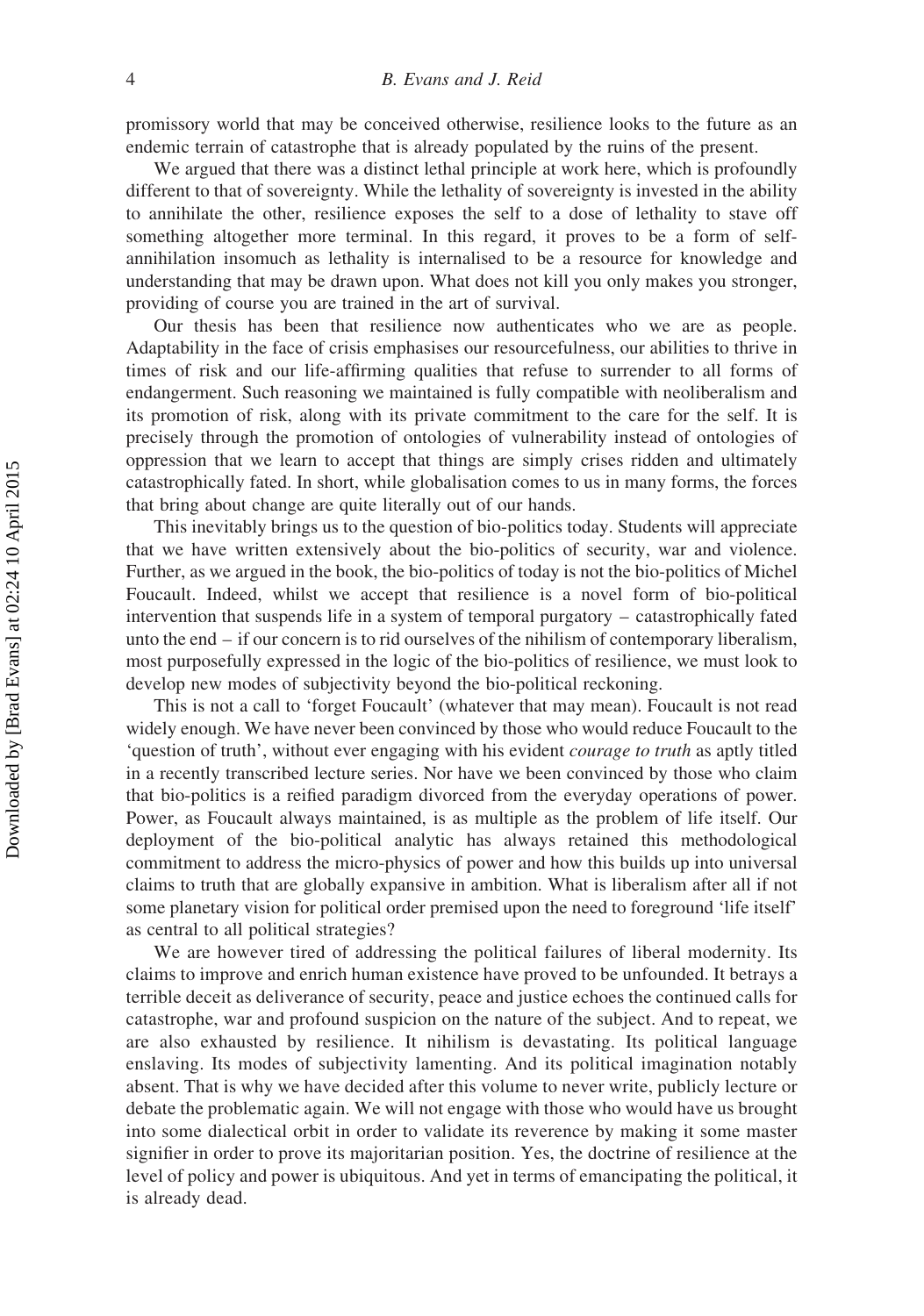#### Resilience 5

Moving forward, then, the task at hand appears to be clear. Liberalism itself is facing lasting crises. Politically, economically and ethically bankrupt, what remains is a siege mentality that breeds anxiety and insecurity as the new normality for human cohabitation. This is the end of liberal times – a catastrophic unfolding that is fated to end without any hope of a better time to come. Faced therefore with the veritable erasure of the human subject as it is forcibly denied any meaningful claim beyond the level of its endangered ecology, what we already argued in the conclusion to Resilient Life is the need to develop a new political imagination that allows us to be liberated from the entrapments of this tragically fated and subjugating condition. Not only does this require us to rethink what a meaningful existence might entail. It demands that we reclaim from the dogmatism of political science the very idea that politics is a poetic art form that enables us to critically expose the nihilism of the present and imagine better worlds to come.

That is why we are now working on a project that demands a return to the original philosophical rupture – the poetic – to speak of a new imaginary for rethinking politics, emancipation and the formation of political communities in the twenty-first century. Moving beyond the bio-politics of liberalism and its fundamental ontology of vulnerability, which is most purposefully expressed in the context of resilience, leads to nihilistic lament and entrapments of suffering; the poetic subject demands a more confident political register that openly welcomes a more crafted art for living dangerously. This is not a call to retreat back into earlier modes of thinking on security and justice. It is a call for a different concept of the political, which disavowing narratives of survivability and endangerment, proposes a forceful account of the politics of love essential to a new consciousness for human togetherness.

Our method has always been to argue that reified approaches to politics actually prevent people from thinking. Some have accused us in turn of reifying liberalism as a paradigm for power and resilience as an epoch changing doctrine. Our response is twofold. First, pay attention to all those now connecting the politics of catastrophe to the Anthropocene at the level of discourse, policy-making, and the justificatory measures for funding and political interventions. IT IS PRESENTED AS AN EPOCH. We merely set out to critique what this means in order to expose the hidden order of its politics. And second, we would simply request that critics read the text. Nowhere do we say that everybody has become a resilient subject. The grandiose claims liberals always make about the universal nature of subjectivities have never been matched by reality. Indeed, we are not setting out to counter the nihilism of resilience with an alternative universal blueprint for more emancipated subjectivities. Such an approach echoes the violence of the most dangerous vanguardism that continues to suffocate the Left (especially in its contemporary Maoist inspired variants).

We take heart from the fact that people will resist what they find patently intolerable. And that people, regardless of what we say, continue to express truly creative and poetic modes of existence, which refuse the lament of those who would have us surrender to the mercies of the world. We are not the first to say this. It is worth pointing out if the question of truth once subjugated Foucault; those who now only read him bio-politically are equally complicit in another form of authentication that is complicit in his appropriation by power. Hence, our call to liberate ourselves from the image of thought imposed by the nihilism of the resiliently minded also calls for liberation of the 'imaginative Foucault' whose spectre refuses to have its poetics tamed. We could do no better in this response to conclude by citing from his once anonymously published interview The Masked Philosopher: